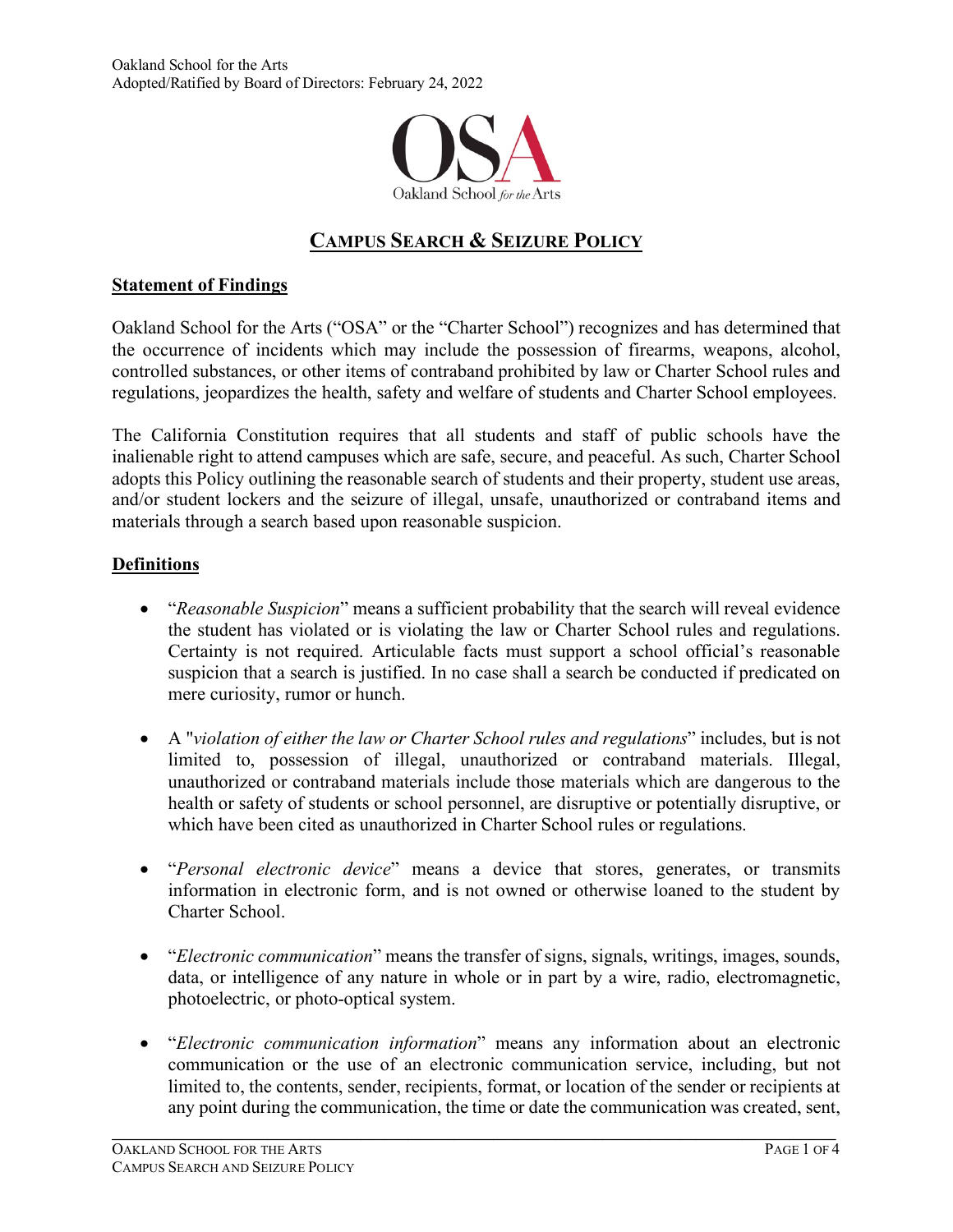or received, or any information pertaining to any individual or *personal* device participating in the communication, including, but not limited to, an IP address.

## **Notice**

Written notice of this Policy shall be provided to students and their parents and/or guardians at the start of each school year and/or upon enrollment during the school year. A summary of this Policy shall also be placed in the Student Handbook and other materials, as appropriate, to be disseminated by the Charter School to students, parents and/or guardians and Charter School employees.

## **Student Searches - Generally**

Any Charter School official (e.g., administrator, employee, teacher), may conduct a reasonable search of a student's person and/or personal effects (e.g., backpack, purse, etc.) if the school official has reasonable suspicion that the student is engaged in or has engaged in illegal activity or a violation of Charter School rules, regulations or policies. Whether a search is reasonable depends on the context within which a search takes place. The Charter School official must assess the reliability of the student or person providing the information, the degree of danger to others, and the immediacy of the need for a search.

The search of a student and/or of their personal effects must be:

- 1. **Justified at its Inception**: There are reasonable grounds for suspecting the search will turn up evidence that the student is violating or has violated the law or Charter School rules. Articulable facts must support a Charter School official's reasonable suspicion that a search is justified. In no case shall a search be conducted if predicated on mere curiosity, rumor or hunch; and
- 2. **Reasonable in Scope**: The measures adopted are reasonably related to the objectives of the search and not excessively intrusive in light of the age and sex of the student and the nature of the infraction.

## **Searches of Private Electronic Devices**

A student's personal cell phone, smartphone, or other personal electronic device shall not be searched by Charter School officials without a warrant, the student's consent, or a legitimate emergency, unless the device is lost or abandoned. An emergency is any situation involving danger of death or serious physical injury to any person, that requires access to the information located or reasonably believed to be located on the electronic device. If the Charter School has a good faith belief that the device is lost, stolen, or abandoned, the Charter School may access electronic device information only in order to attempt to identify, verify, or contact the owner of the device.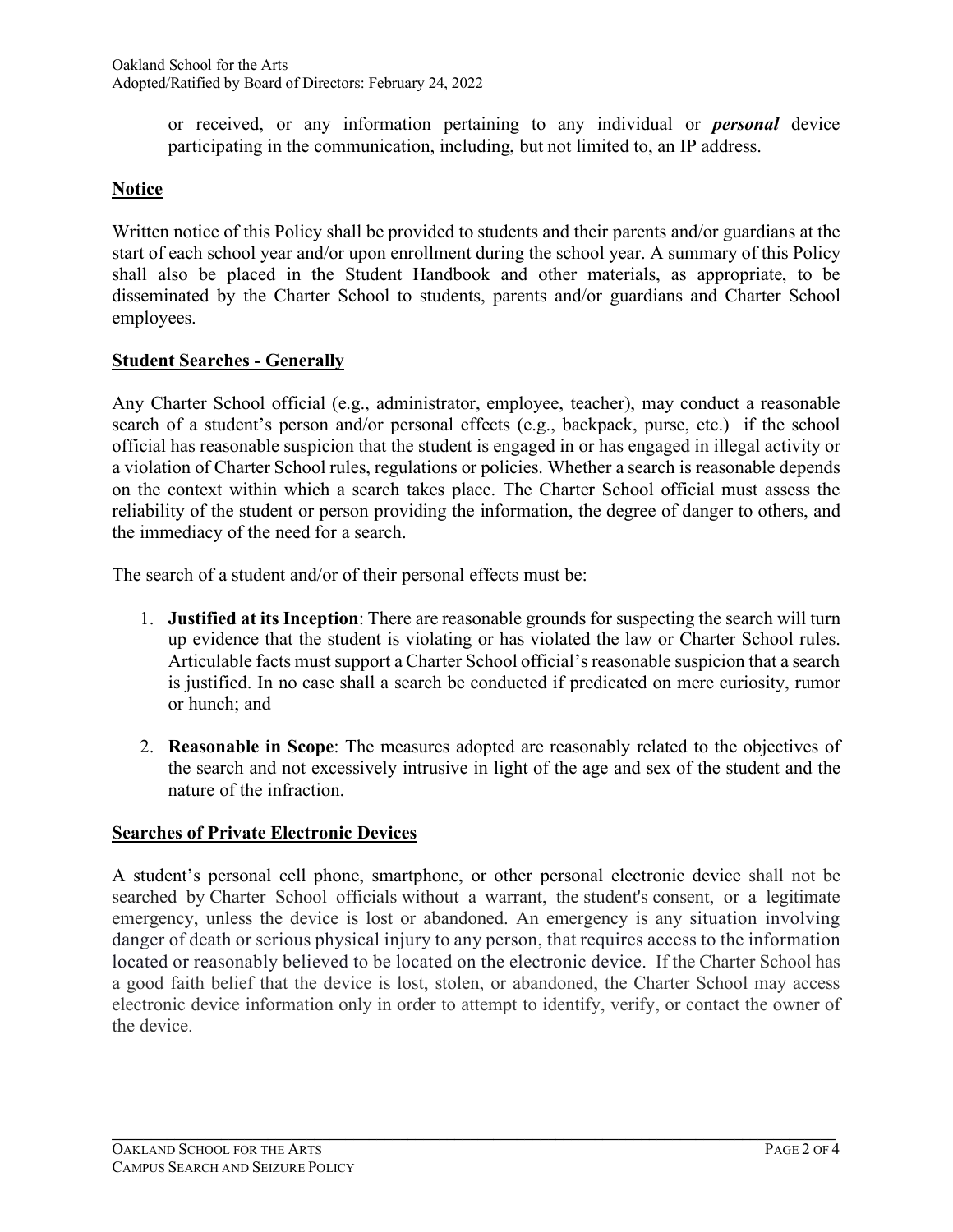Nothing in this Policy prohibits the Charter School from seizing or confiscating a student's personal electronic device, without searching its contents, if the student's use or possession of the private electronic device is in violation of Charter School rules or regulations.

## **Required Conduct of Searches**

Additionally, any search of a student and/or of their personal effects shall be:

- 1. Conducted in the presence of at least one (1) other adult witness, whenever possible;
- 2. Conducted out of the presence of other students to maintain student confidentiality;
- 3. Conducted in a manner that does not involve:
	- a. Conducting a body cavity search of a student manually or with an instrument; or
	- b. Removing or arranging any or all of the clothing of a student to permit visual inspection of the underclothing, breast, buttocks, or genitalia of the student.
- 4. Documented by keeping a log of the search methods as well as a written description and/or pictures of any prohibited or illegal items ultimately seized as a result of the search.

#### **Student Use Areas**

Student use areas, including, but not limited to, instructional and recreational space, are considered Charter School property and remain at all times under the control of Charter School. Periodic general inspections of instructional space and other areas of the school may be conducted by Charter School officials for any reason at any time without notice.

## **Lockers**

Student lockers are school property and remain at all times under the control of Charter School. Students shall assume full responsibility for the security of their lockers. Student lockers may not be used to store illegal, unauthorized, or contraband materials.

The acceptance and use of lockers on school campus by any student shall constitute consent by the student to the search of such lockers by authorized Charter School officials and/or law enforcement. Inspections of lockers may be conducted by Charter School officials and/or law enforcement.

## **Seizure of Illegal, Unauthorized, or Contraband Materials**

If a lawfully conducted search yields illegal, unauthorized, or contraband materials, such materials shall be turned over to the proper legal authorities for ultimate disposition.

## **Discipline**

If illegal, unauthorized or contraband materials are discovered during a search, including but not limited to searches conducted by Charter School officials and/or law enforcement, OSA may